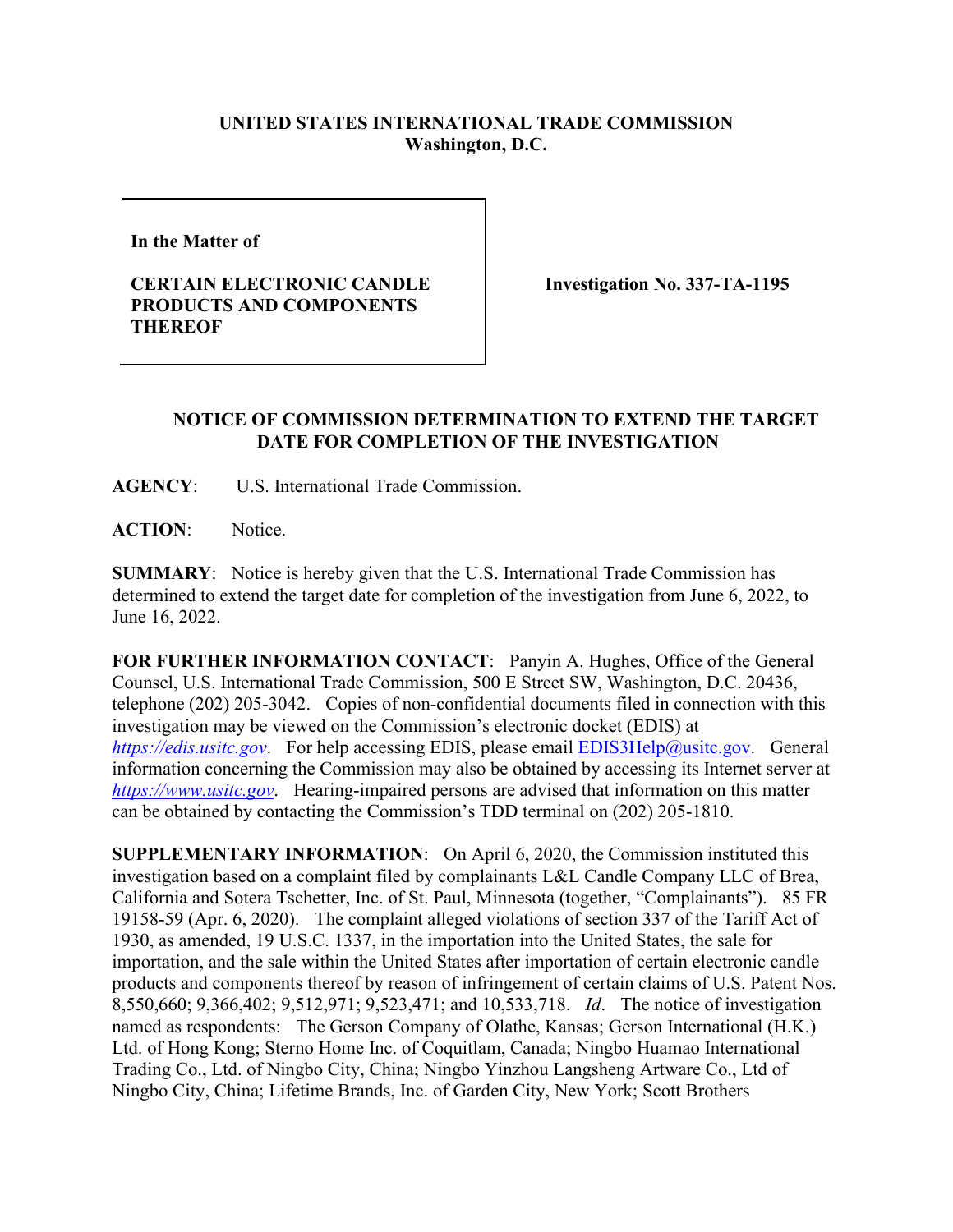Entertainment, Inc. of Las Vegas, Nevada; Nantong Ya Tai Candle Arts & Crafts Co., Ltd. of San Gabriel, California; NapaStyle, Inc. of Napa, California; Veraflame International, Inc. of Vancouver, Canada ("Veraflame"); MerchSource, LLC of Irvine, California; Ningbo Mascube Import Export Company of Ningbo City, China ("Ningbo Mascube"); Decorware International Inc. dba Decorware Inc. of Rancho Cucamonga, California; Shenzhen Goldenwell Smart Technology Co., Ltd. of Shenzhen City, China; Shenzhen Ksperway Technology Co., Ltd. of Shenzhen City, China; Ningbo Shanhuang Electric Appliance Co. of Ningbo City, China ("Ningbo Shanhuang"); Yiwu Shengda Art Co., Ltd. of Yiwu City, China ("Yiwu Shengda"); Shenzhen Tongfang Optoelectronic Technology Co., Ltd. of Shenzhen City, China; TFL Candles of Shenzhen City, China; Guangdong Tongfang Lighting Co., Ltd. of Hong Kong; Tongfang Optoelectronic Company of Hong Kong; and Virtual Candles Limited of Kent, United Kingdom ("Virtual Candles"). *Id.* at 19159. The Office of Unfair Import Investigations ("OUII") was also named as a party to the investigation. *Id*.

Of the twenty-two respondents, five were terminated based on consent orders, eight were terminated based on settlement agreements, three were terminated based on a voluntary withdrawal of the complaint due to an inability to serve, and one was terminated based on a summary determination of no importation. The Commission found the following five remaining respondents in default for failing to respond to the complaint and notice of investigation and for failing to show cause why they had not done so, or for failing to participate in discovery: Veraflame, Ningbo Mascube, Ningbo Shanhuang, Yiwu Shengda, and Virtual Candles ("the Defaulting Respondents").

On November 13, 2020, Complainants moved for a summary determination of violation as to the Defaulting Respondents and for a recommendation for the issuance of a general exclusion order. On December 4, 2020, OUII filed a response that questioned whether Complainants had satisfied the economic prong of the domestic industry requirement, but otherwise supported a finding of violation of section 337 and issuing a general exclusion order. On April 2, 2021, the ALJ issued an initial determination ("ID"), Order No. 41, granting Complainants' motion for summary determination of violation by each of the five Defaulting Respondents. Order No. 41 (Apr. 2, 2021).

On May 19, 2021, the Commission determined on its own motion to review the ID's finding that Complainants satisfied the economic prong of the domestic industry requirement. 86 FR 28143-46 (May 25, 2021). On August 13, 2021, the Commission vacated the findings in the ID on the economic prong of the domestic industry requirement and remanded the investigation to the then Chief ALJ for the issuance of a remand initial determination.

On December 29, 2021, the then Chief Administrative Law Judge issued the remand initial determination ("RID"), finding that Complainants failed to establish the economic prong of the domestic industry requirement. On January 20, 2022, Complainants filed a petition for review of the RID. On January 28, 2022, OUII filed a response to Complainants' petition. On April 1, 2022, the Commission determined to review the RID. 87 FR 20459-60 (Apr. 7, 2022).

The Commission has determined to extend the target date from June 6, 2022, to June 16, 2022.